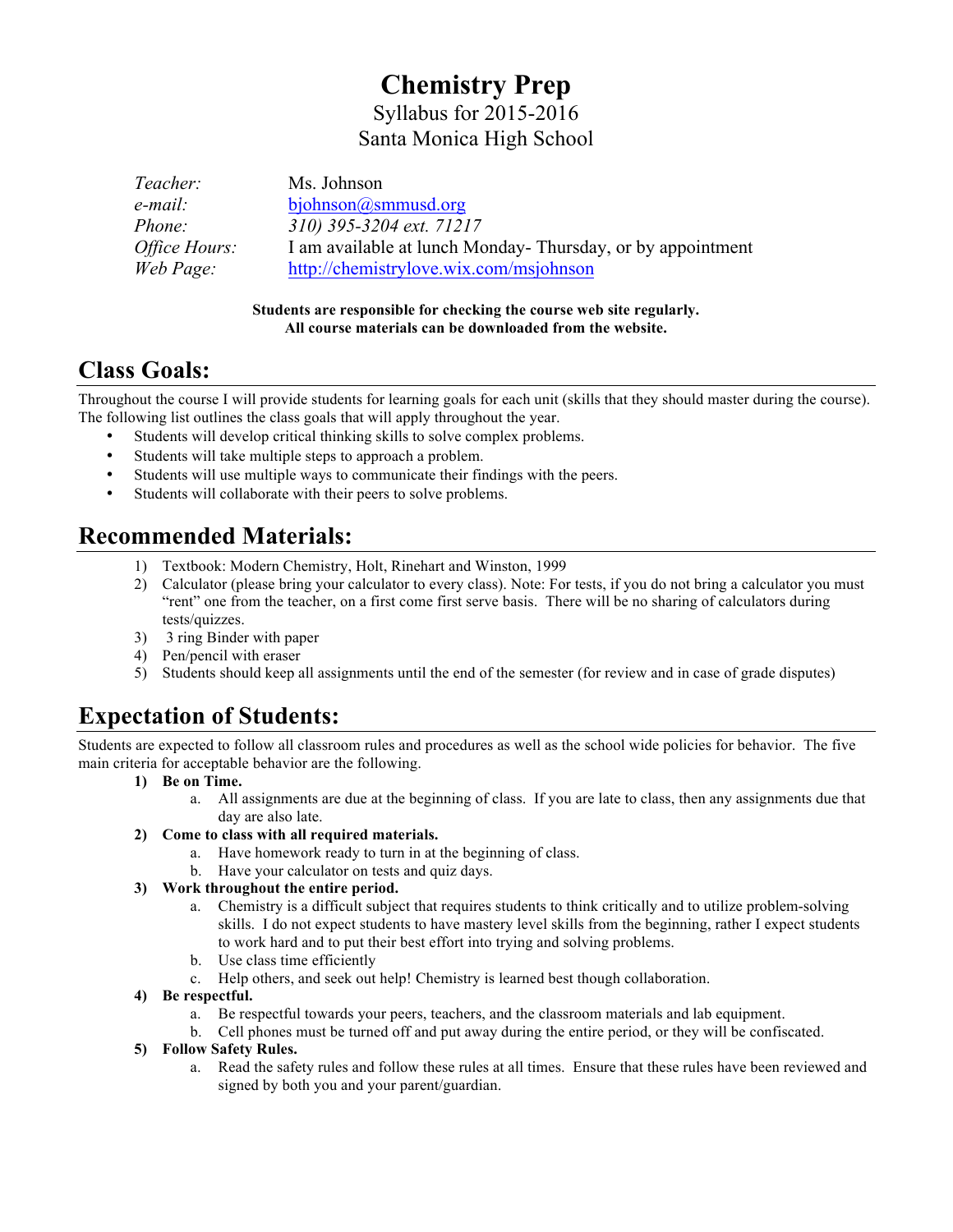### **Classroom Policies:**

- Homework Assignments
	- o Homework will be assigned daily.
	- o Come in and get help if you are struggling.
	- $\circ$  I strongly suggest that you circle any problems that you get wrong in the homework and complete these problems again when studying for the test.
	- o Homework Assignments may only be turned in ONE day late. I will deduct 20% for late homework assignments.
- In -Class Activities
	- o All in class activities must be handed in by the end of the period unless specified by the teacher
	- $\circ$  If a student is absent on the day of an in-class activity then the student can make up the lab on a designated day determined by the teacher.
- Labs
	- o Labs are an integral part of a chemistry class and will take part frequently.
	- o A lab report must be handed in for each lab/experiment.
	- o Late Lab Reports: 20% will be deducted each day the lab is turned in late.
	- $\circ$  If a student is absent on the day of a lab then they can make up the lab on a designated day determined by the teacher and still receive full credit.
- Quizzes/Tests
	- o The dates of upcoming quizzes/tests will be found on the unit calendar posted on the class website.
	- $\circ$  If a student is absent on the day of a quiz/test, then they can make up the missed quiz/test on the day or their return.
- **Attendance** 
	- o *It is crucial that you are in class everyday*. If you are absent it is your responsibility to come and get any work you may have missed while you are absent. You may see me during lunch, or before or after school to obtain any work you missed. The best way to get missed work is to download the work from my website. Work not turned in while you were absent will not be counted as late as long as it is turned in the day you return to school. You have the number of days absent to make up missed work without penalty. If you are absent on the day of a test/quiz you must make-up the test or quiz on the day you return (after school or during lunch). If you are absent on the day of a lab or activity you must make up the lab during a teacher scheduled time. Make sure to remind me that you need to make up a lab.

### **Grading Scale and Distribution:**

| A            | $93 - 100\%$       |          | 73-76%<br>$70-72%$ | <b>Grading Distribution:</b> |        |
|--------------|--------------------|----------|--------------------|------------------------------|--------|
| $A-$<br>$B+$ | $90-92%$<br>87-89% | С-<br>D+ | $67 - 69\%$        | Tests                        | 45%    |
| B            | $83 - 86\%$        |          | $63 - 66\%$        | Quizzes                      | 15%    |
| $B-$         | $80 - 82\%$        | D-       | $60 - 62\%$        | Labs/Activities              | 25%    |
| $C+$         | $77 - 79\%$        | F        | 59% and below.     | Assignments                  | $15\%$ |

### **Topics:**

| Semester 1               |                                   | <b>Semester 2</b>        |                   |
|--------------------------|-----------------------------------|--------------------------|-------------------|
| $\blacksquare$           | Scientific Measurement            | $\overline{\phantom{0}}$ | Gases             |
| $\blacksquare$           | Atomic Structure and Quantum Chem | $\blacksquare$           | Solutions         |
|                          | - Periodic Trends and Bonding     | $\blacksquare$           | Equilibrium       |
| $\sim$                   | Chemical Compounds                | $\blacksquare$           | Acids and Bases   |
| $\omega$                 | The Mole                          | $\blacksquare$           | Thermochemistry   |
| $\blacksquare$           | <b>Chemical Reactions</b>         | $\blacksquare$           | Nuclear Chemistry |
| $\overline{\phantom{a}}$ | Stoichiometry                     |                          | Organic Chemistry |
|                          |                                   |                          |                   |

*\*Note: the instructor reserves the right to make additions, changes and deletions to the syllabus during the course of the year as appropriate for student learning.*